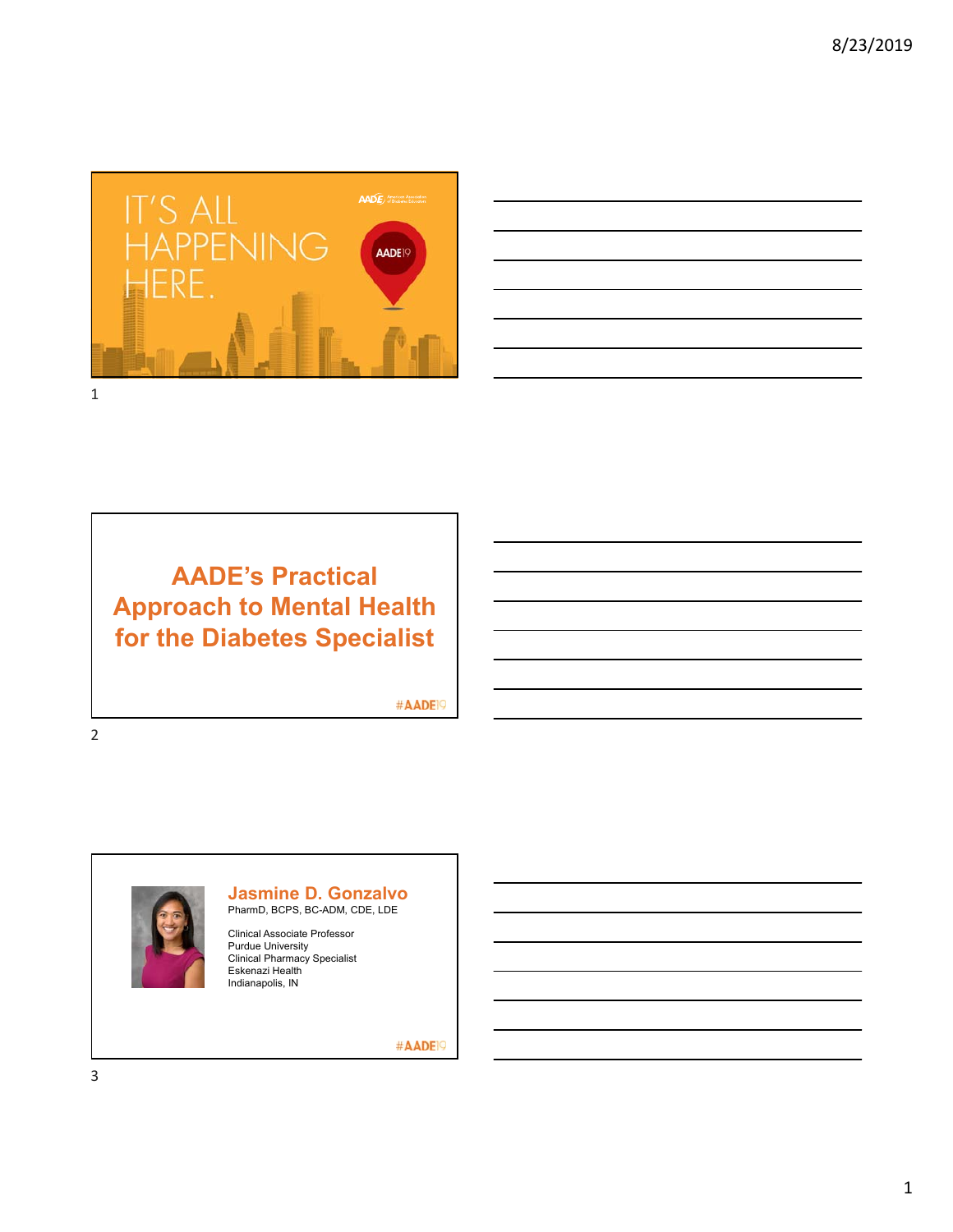

#### **Jay A. Hamm** PsyD, HSPP

Clinical Psychologist Midtown Community Mental Health Eskenazi Health Indianapolis, IN

#### #AADE<sup>19</sup>

4



## **Shannon Eaves**

PharmD, BCPS, BCPP

Clinical Pharmacy Specialist Midtown Community Mental Health Eskenazi Health Indianapolis, IN

#AADE<sup>19</sup>

5



#### **Cynthia E. Muñoz** PhD, MPH, MA

Assistant Professor of Clinical Pediatrics Keck School of Medicine University of Southern California Los Angeles, CA

#AADE<sup>19</sup>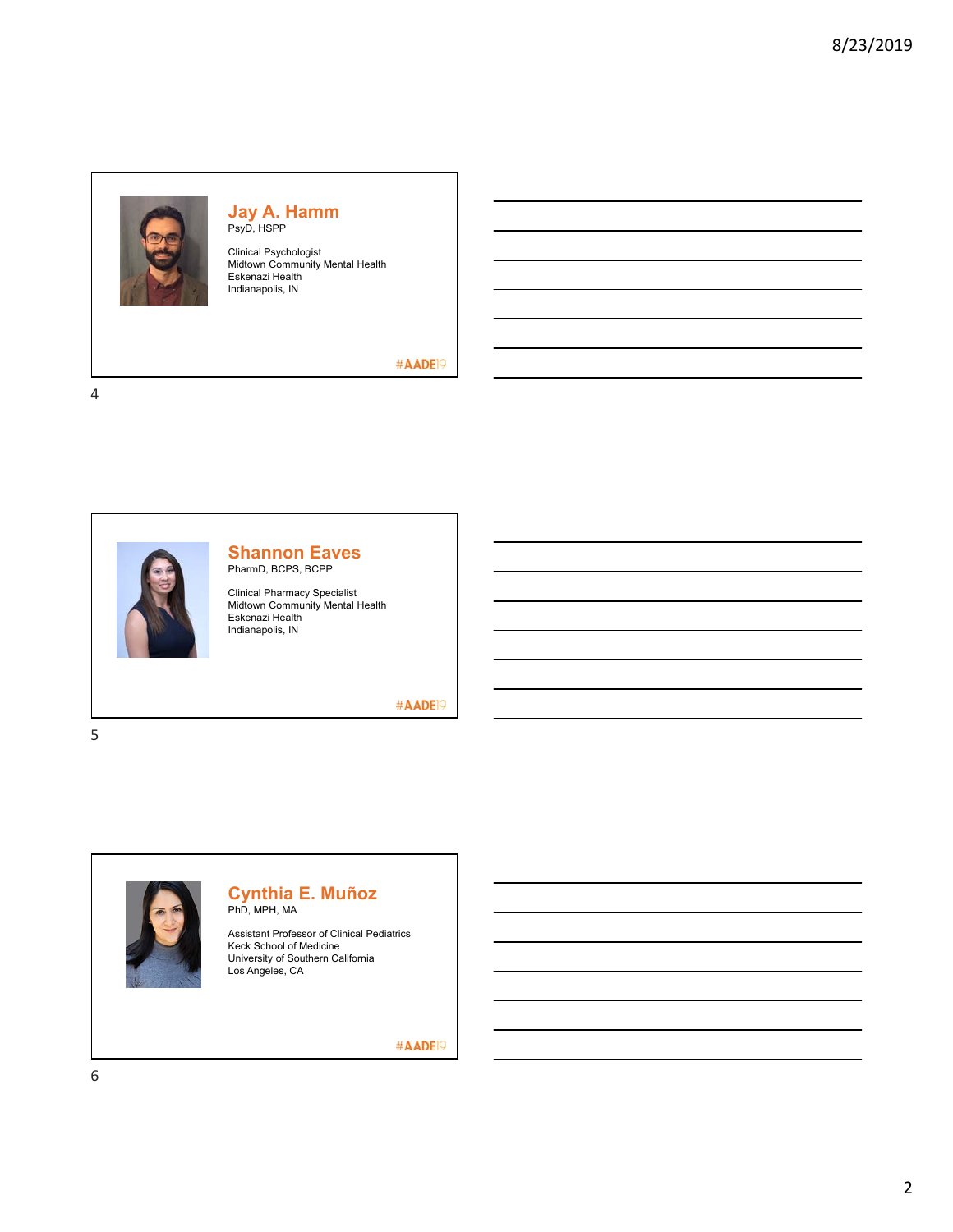### **Disclosure to Participants**

- Notice of Requirements For Successful Completion
	- Please refer to learning goals and objectives Learners must attend the full activity and complete the evaluation in order to claim continuing education credit/hours
	-
- Conflict of Interest (COI) and Financial Relationship Disclosures:
	- Presenter: J. Gonzalvo NCBDE, Board of Directors Presenter: J. Hamm No COI/Financial Relationship to disclose Presenter: S. Eaves No COI/Financial Relationship to disclose
	-
	-
- Presenter: C. Municz ADA Merial Health Diabetes Education Program, Steering Committee<br>- Accredited status does not imply endorsements by AADE, ANCC, ACPE or CDR of any commercial products displayed<br>- In conjunction wit • Off-Label Use:
	- Participants will be notified by speakers to any product used for a purpose other than for which it was approved by the Food and Drug Administration.

#AADE<sup>19</sup>

7

## **Learning Objectives**

Name common psychosocial considerations encountered in people with diabetes.

List relevant adverse effects for psychotropic medications and select cardiovascular medication classes.

Identify appropriate referral sources for psychosocial care for people with diabetes.

#AADE<sup>19</sup>

8



#AADE<sup>19</sup>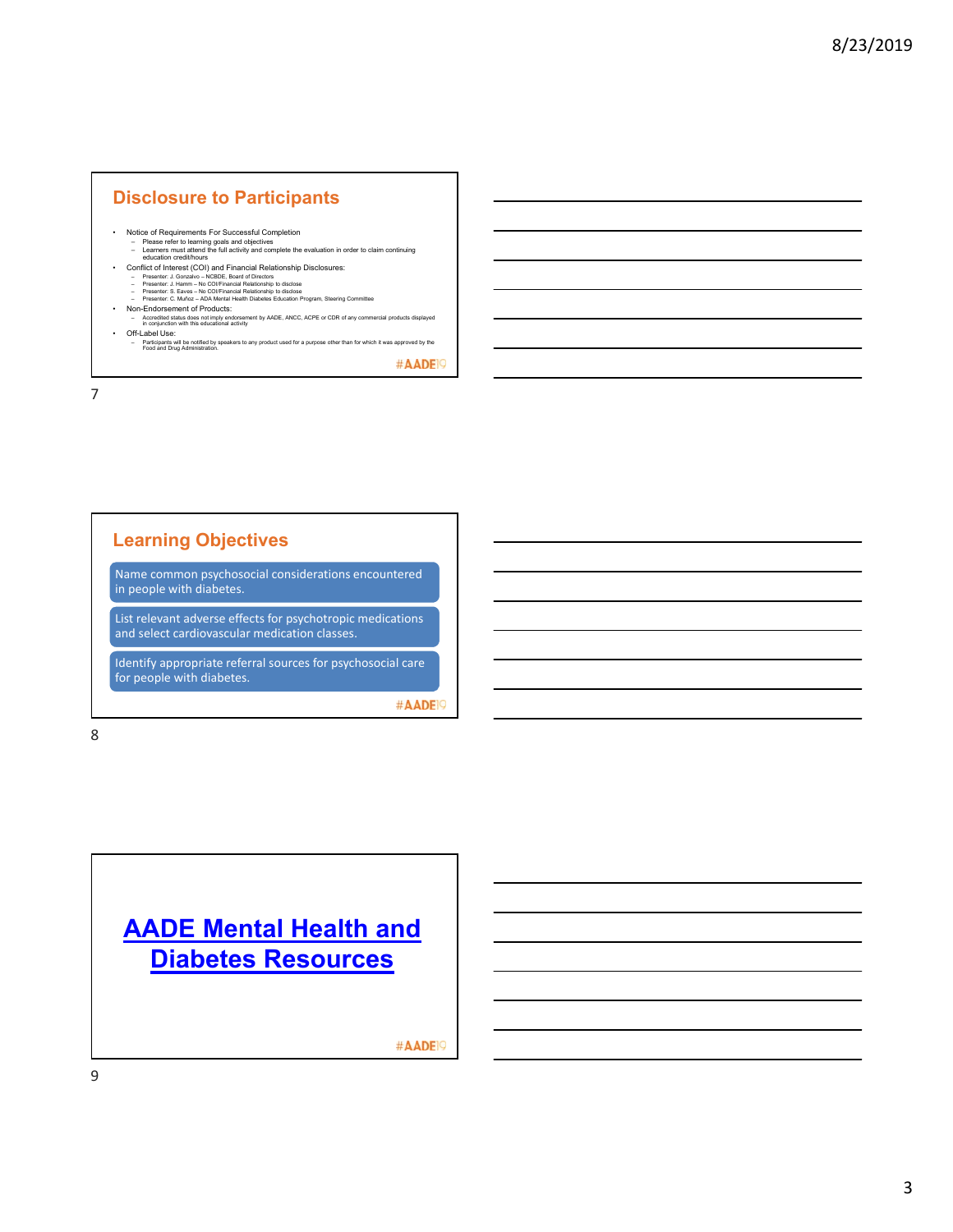# **Psychosocial Considerations for People with Diabetes**

#AADE<sup>19</sup>

10

|                               | <b>Current State of Affairs</b>                                                                                  |
|-------------------------------|------------------------------------------------------------------------------------------------------------------|
|                               | Prevalence of comorbid mental health conditions is higher in<br>people with diabetes than the general population |
| Most<br>common<br>conditions: | Depression                                                                                                       |
|                               | Anxiety                                                                                                          |
|                               | Disordered eating and eating disorders                                                                           |
|                               | Neurocognitive changes associated with hypo- and hyperglycemia                                                   |
|                               |                                                                                                                  |

11

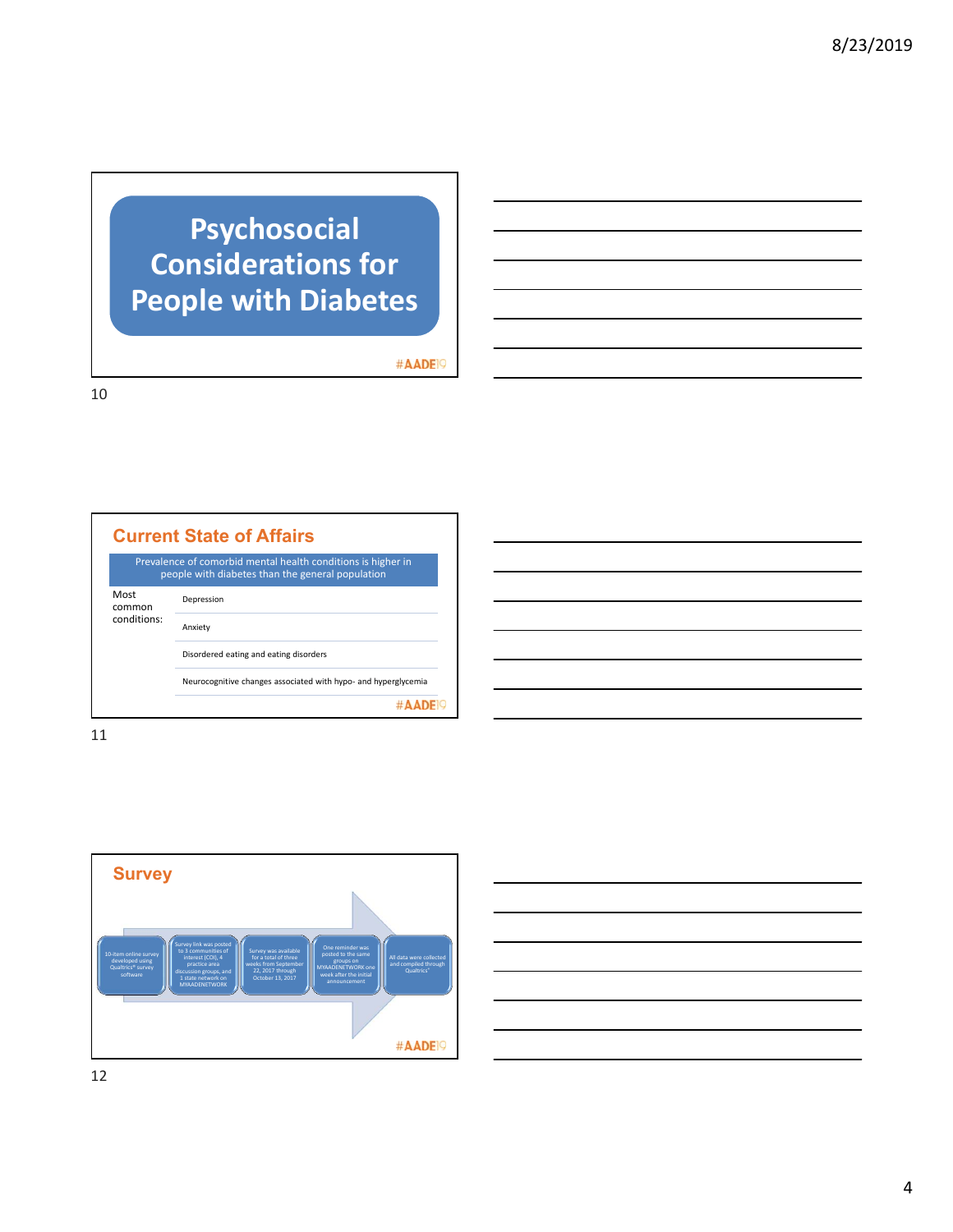## **Survey Results**

165 diabetes educators responded to the survey

- 37.7% (n=113) held the CDE credential
- 30.7% (n=92) identified as nurses/nurse practitioners
- $-14.7\%$  (n=44) identified as dietitians ● 7.7% (n=23) held the BC-ADM credential
- 7.2% (n=12) identified as mental health professionals
- 

### Top three psychosocial issues encountered by diabetes educators:

- Depression (n=158; 17.0%)
- Anxiety (n=146; 15.7%) • Diabetes distress (n=144; 15.5%)

#AADE<sup>19</sup>

13



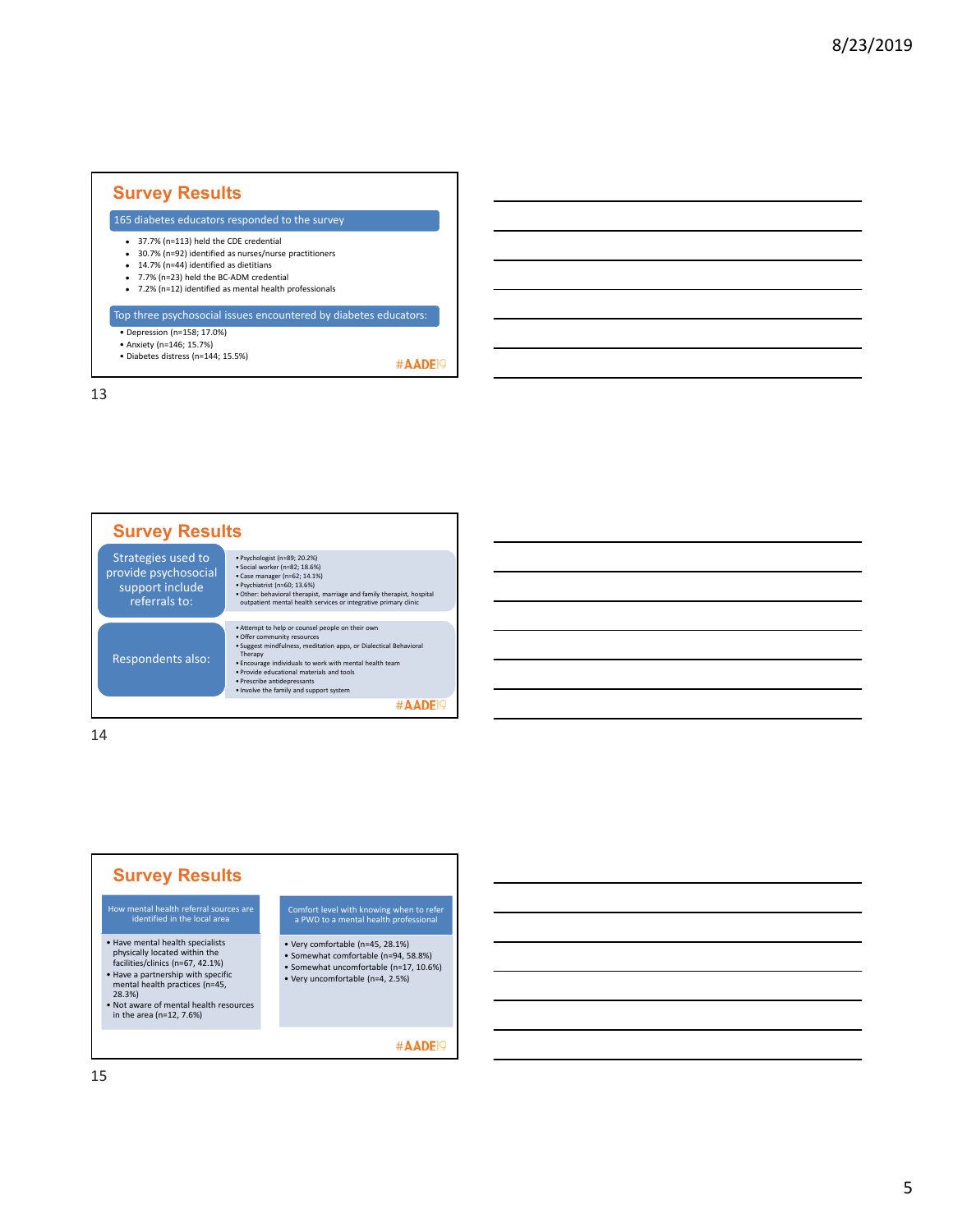## **Survey Results**

#### Frequency of follow up on status of mental health referrals

- Some referrals (n=53, 32.9%)
- No referrals (n=31, 19.3%)
- Every referral (n=29, 18.0%)
- Very few referrals (n=26, 16.2%)
- Do not place mental health referrals (n=15, 9.3%)
- If the person came back for diabetes management (n=13, 8.1%)

#AADE<sup>19</sup>

16

## **Survey Results**

Sources of information to learn about mental health topics

- Written materials with practical suggestions (n=113, 27.4%)
- Live conferences or workshops (n=101, 24.5%)
- Webinars (n=99, 24.0%)
- Websites with links to helpful resources (n=87, 21.1%)
- Do not access mental health sources (n=7, 1.7%)

#AADE<sup>19</sup>

17



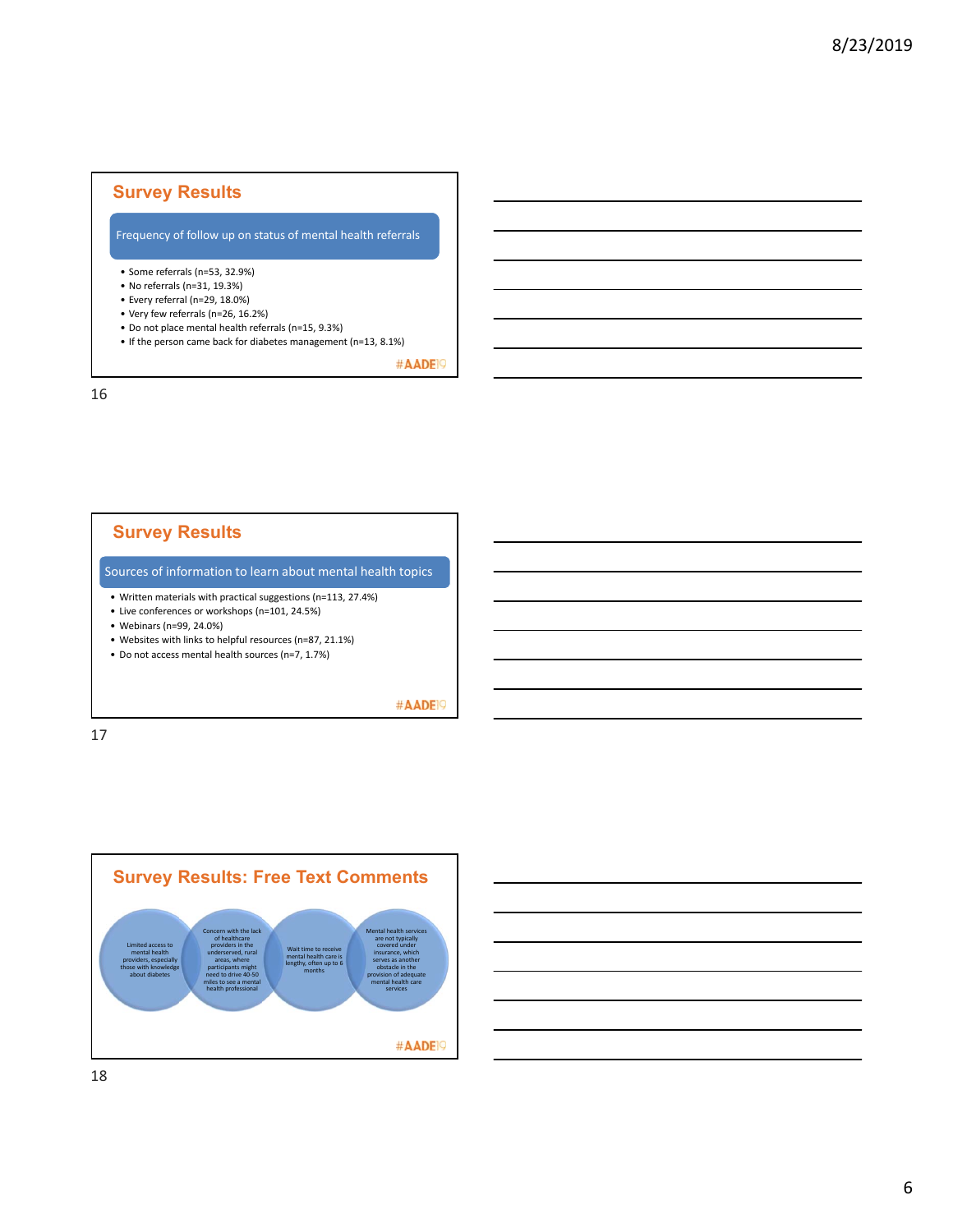| <b>Survey Results: Free Text Comments</b>                                                                 |  |
|-----------------------------------------------------------------------------------------------------------|--|
| Lack of education and training among diabetes educators to<br>communicate effectively about mental health |  |
| Struggle to initiate a conversation about seeking help                                                    |  |
| Desire further training                                                                                   |  |
| Lack of care coordination                                                                                 |  |
|                                                                                                           |  |

## **Survey Research Conclusion**

Leading concerns identified by respondents:<br>• Limited resources<br>• Lack of mental health education and training among diabetes educators

- In conclusion:<br>• We need to address the existing disparities in the provision of<br>psychosocial care for PWD<br>• We need more research to identify effective strategies for<br>diabetes educators to optimize psychosocial care for P
- 

#AADE<sup>19</sup>

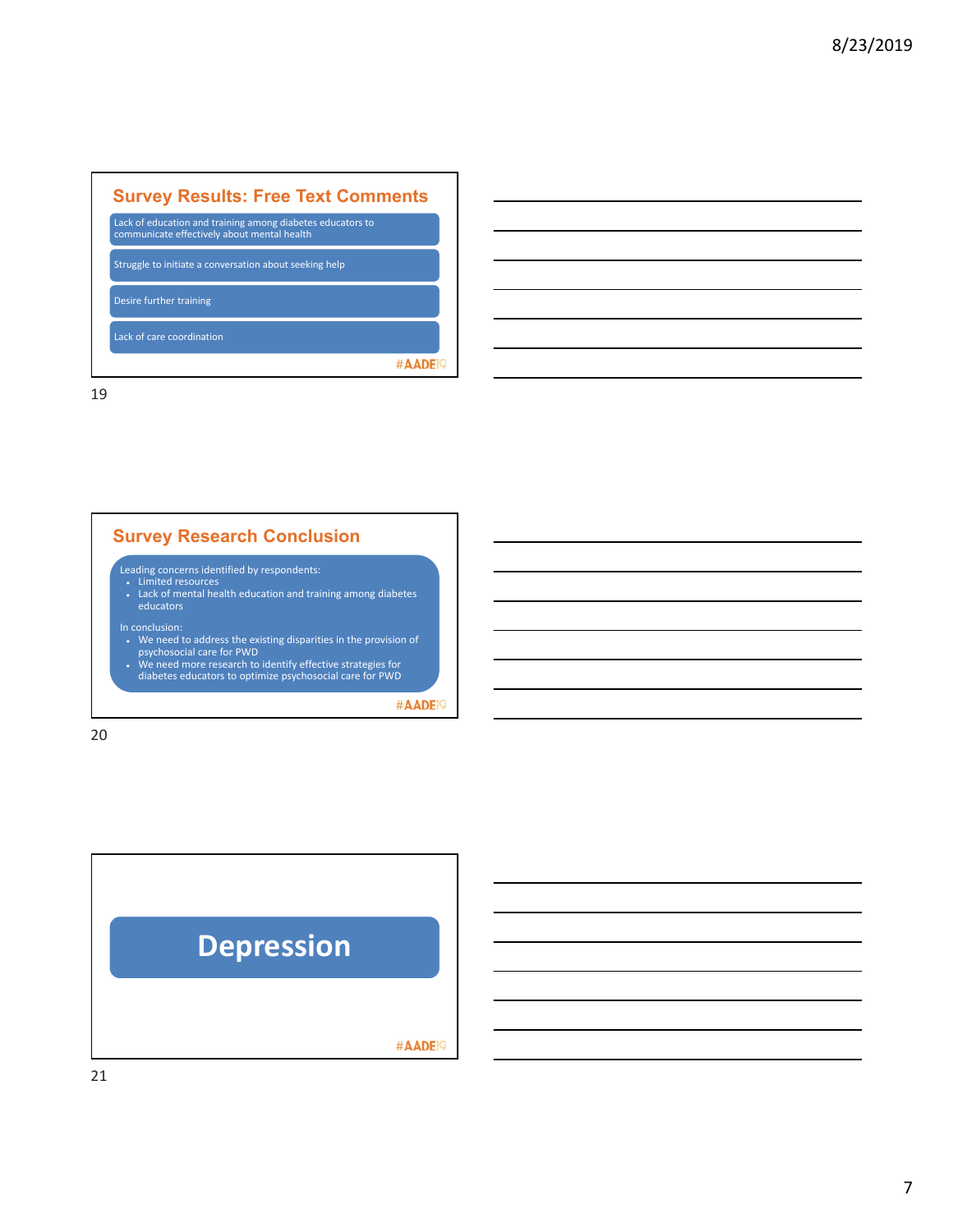



**Depression** In PWD, depressive episodes are **longer** in duration and **more persistent** 92 weeks: The average duration of a major depressive episode in adults with T2D *vs.* 22 weeks: The average duration of a major depressive episode in the general population 79%: Relapse rate of depression once an episode of depression develops 38%: Increased risk of developing T2D later in life for people who experience depression prior to the onset of T2D Elevated depressive symptoms and depression are associated with:<br>Worsened glycemic control and greater glycemic excursion<br>• Greater severity of the full range of diabetes complications<br>• Worsened adherence to diabetes self #AADE<sup>19</sup>



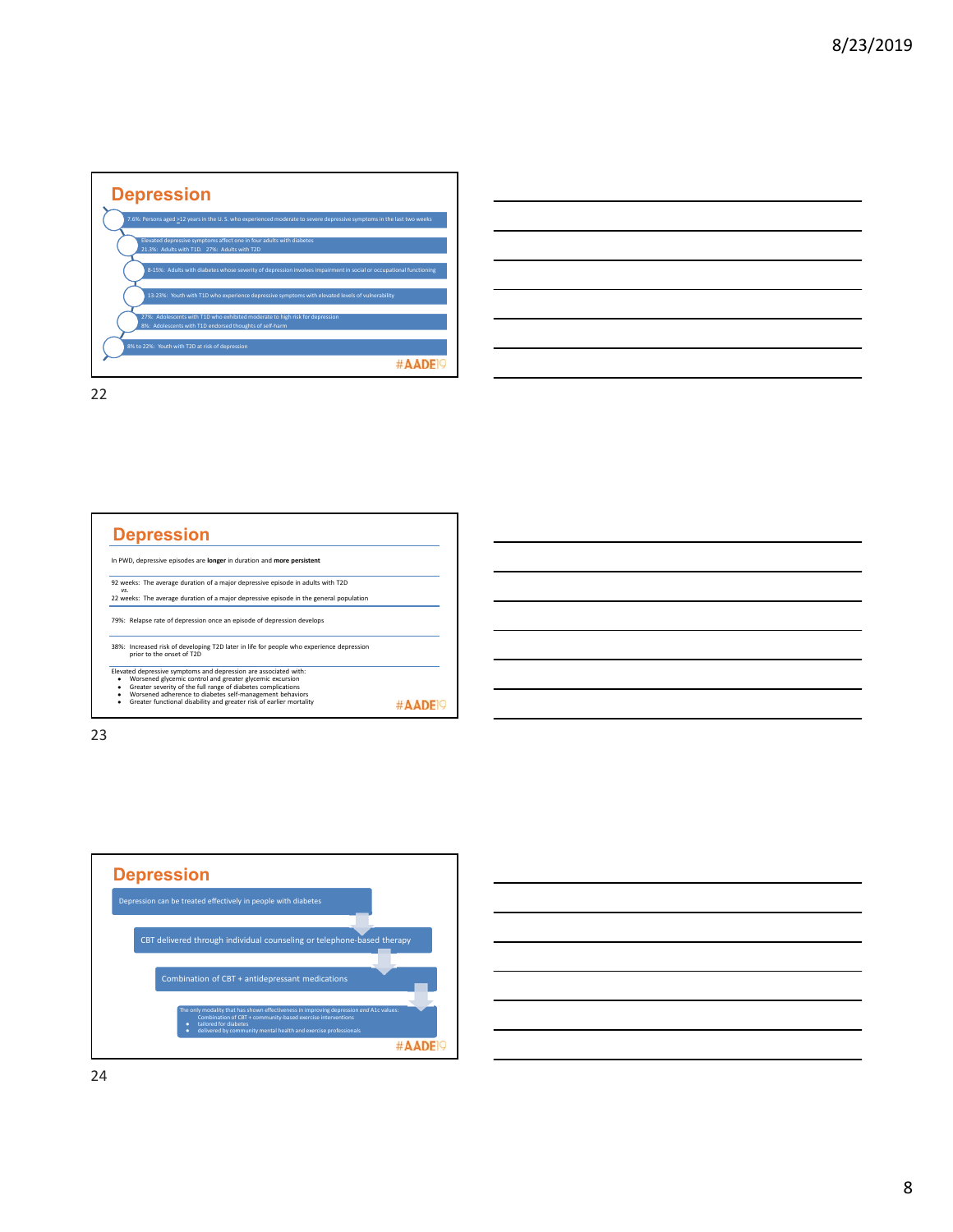





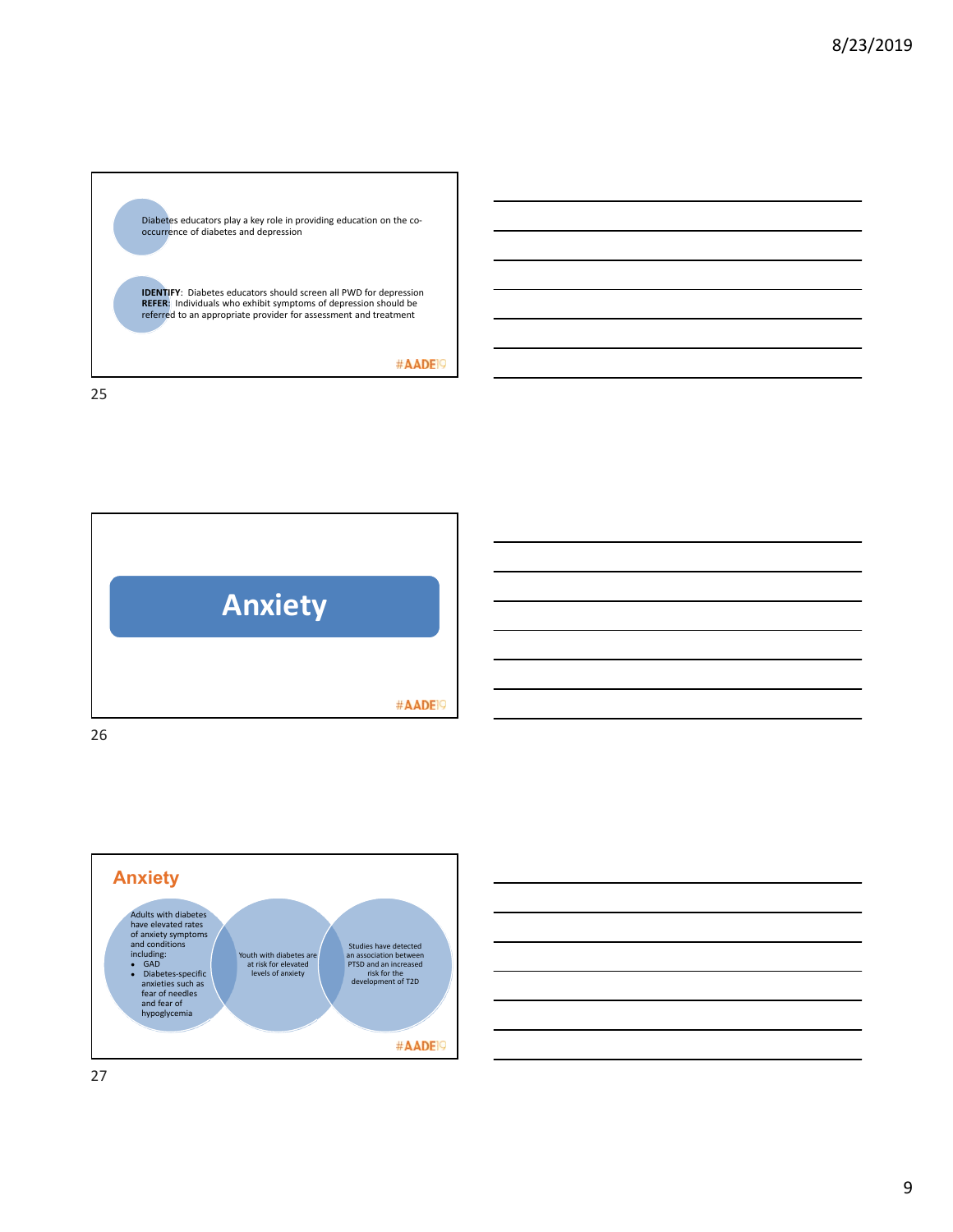









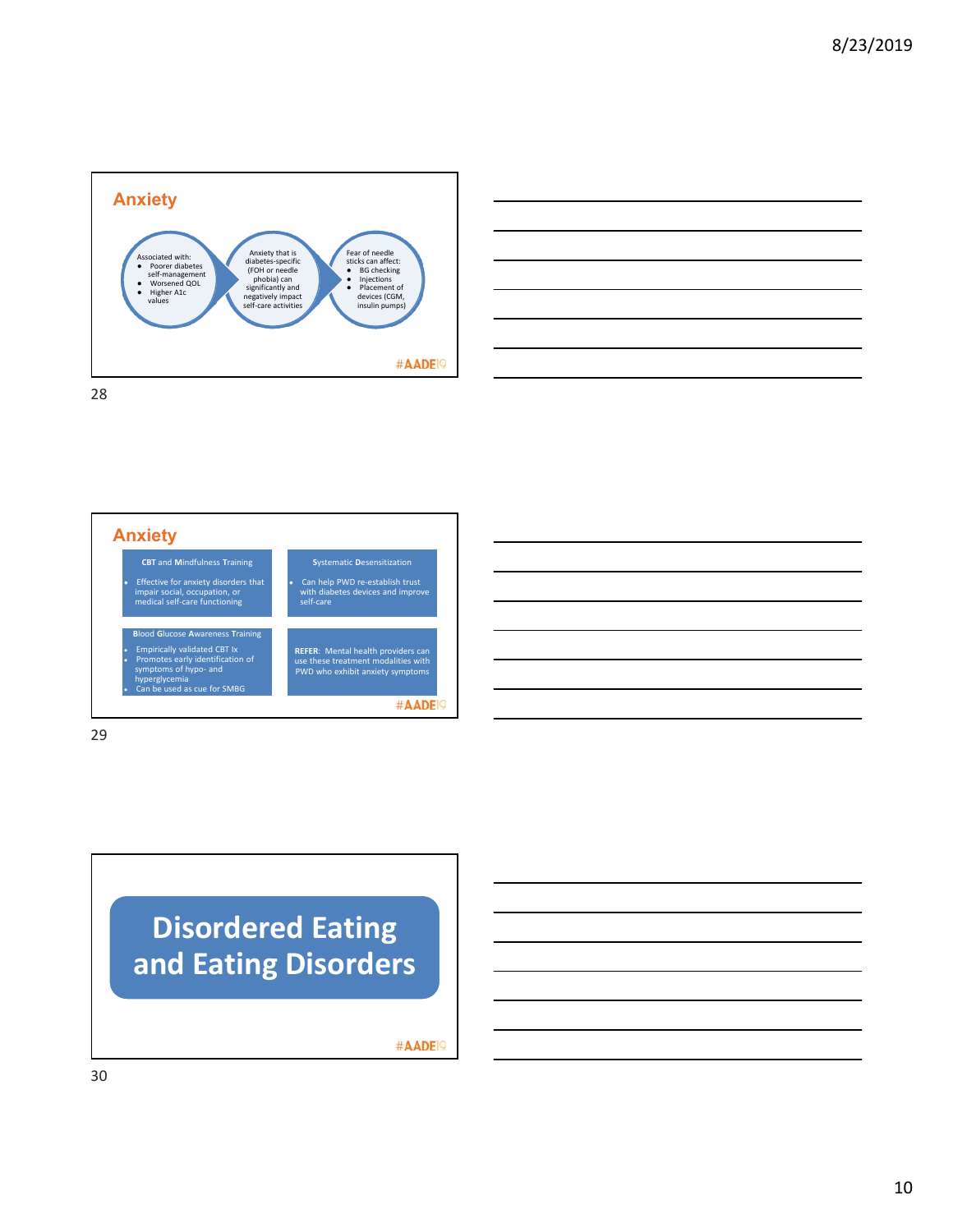



**Disordered Eating and Eating Disorders** Rates of **psychiatric eating disorders** are more elevated among adolescents and adults with T1D and T2D **51.8**% vs. **48.1**% Rates of disordered eating behaviors among teens with T1D compared to rates among teens without diabetes ● Prevalence estimated at 6.4% ● Bulimia and binge eating disorders occur at higher rates than anorexia #AADE<sup>19</sup> 32





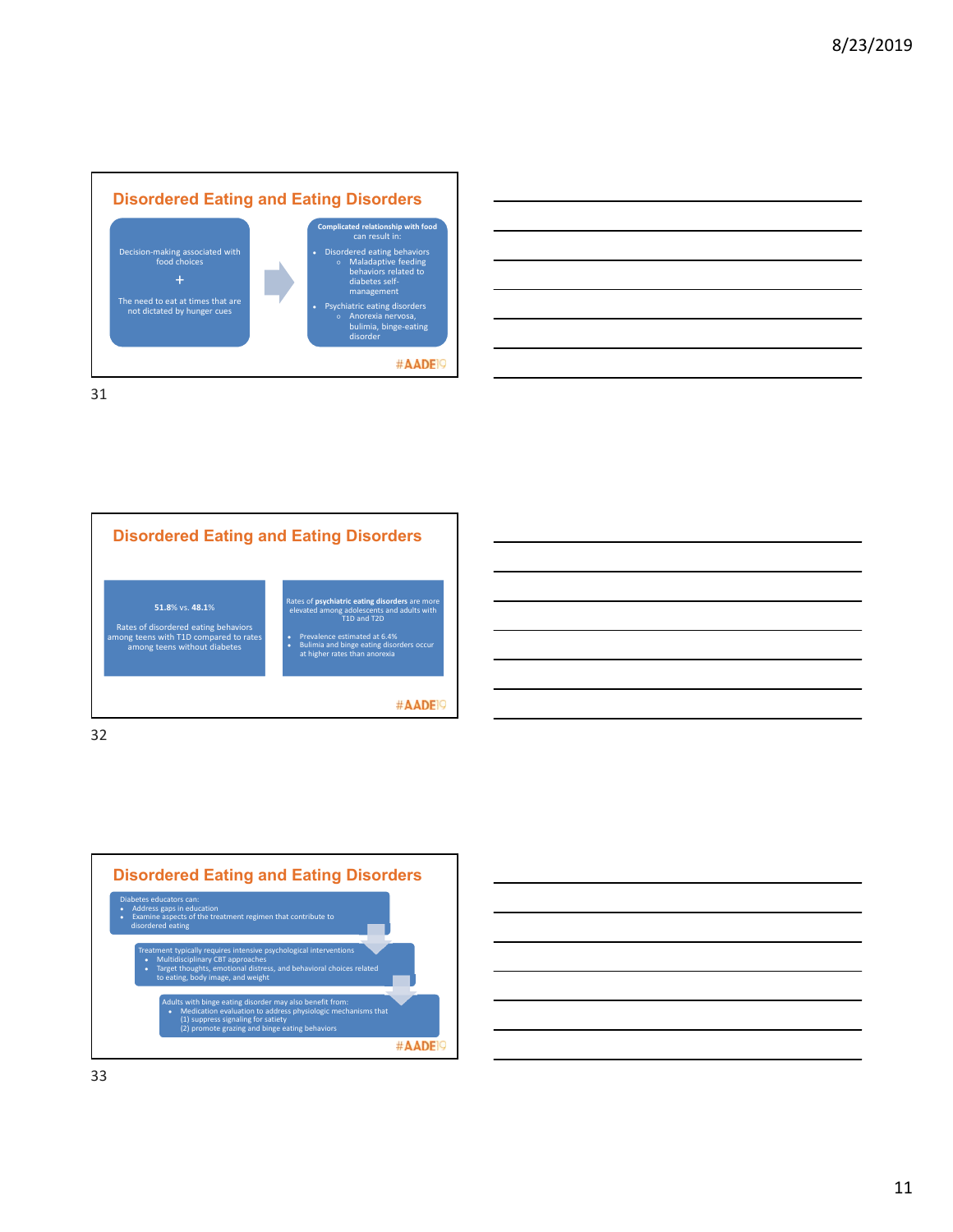# **Diabetes Distress**

#AADE<sup>19</sup>

34



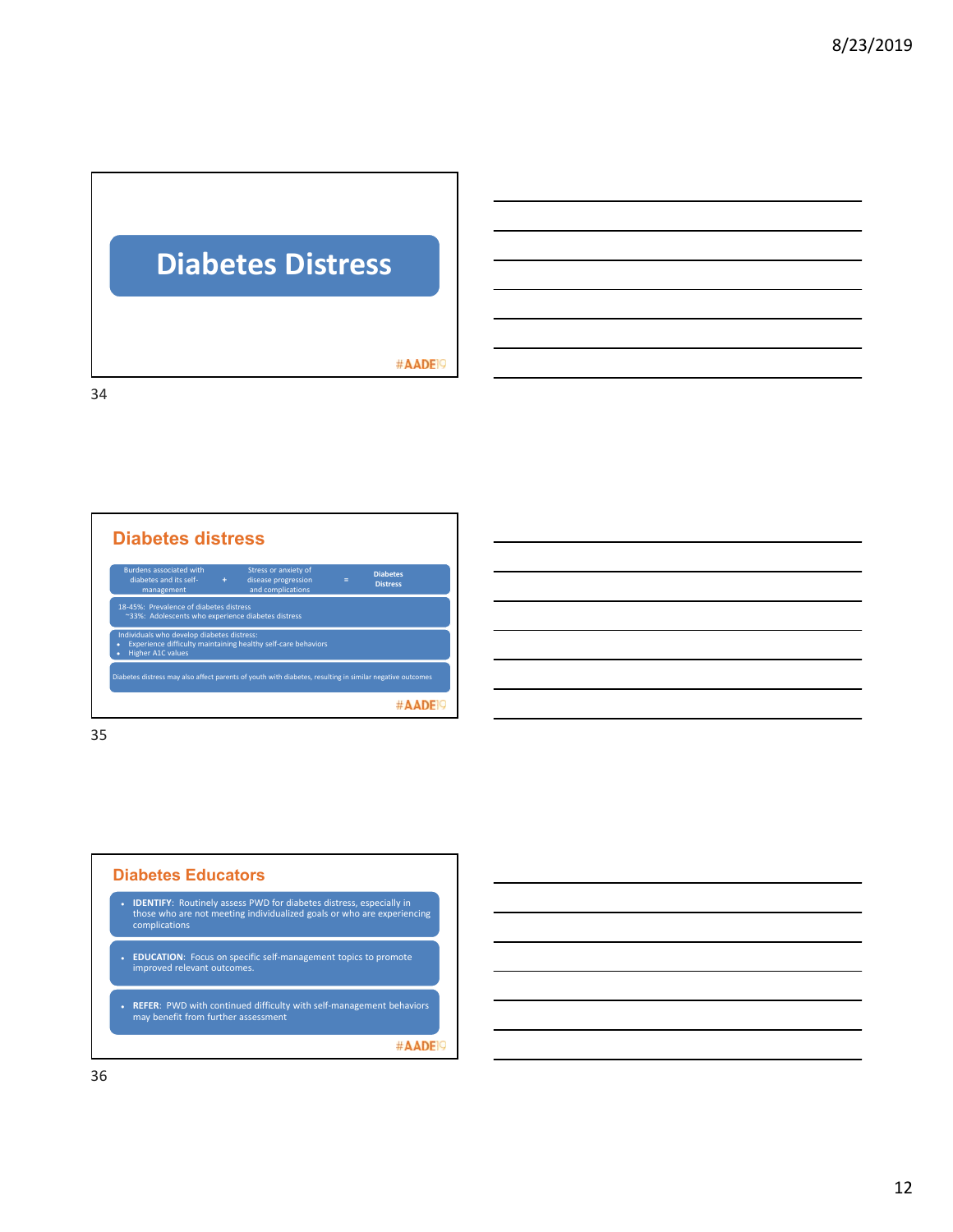# **Cognitive Dysfunction and Dementia**

#AADE<sup>19</sup>

37





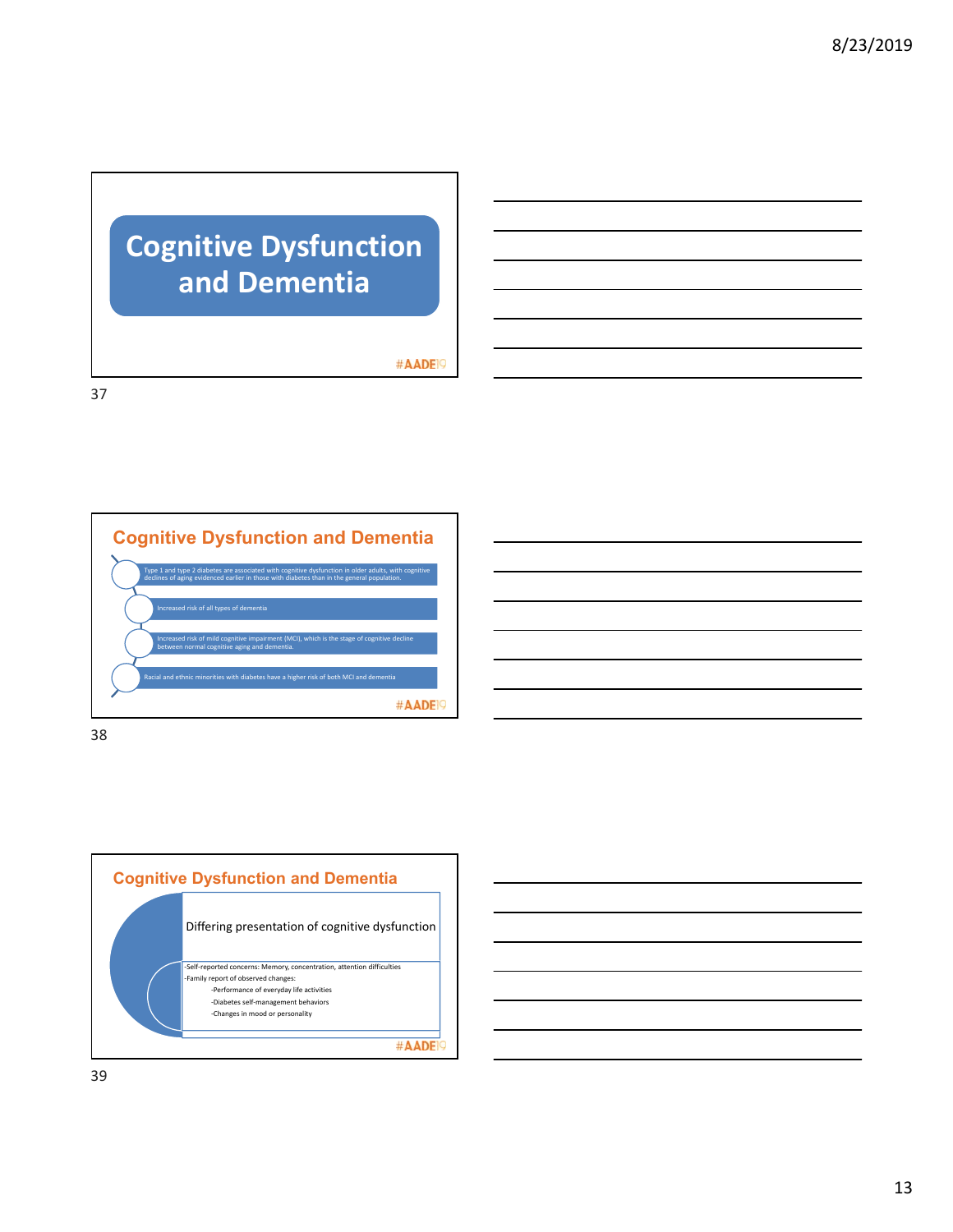#### **Cognitive Dysfunction and Dementia**

If changes in cognitive function are observed or suspected, refer for further evaluation and treatment

Older adults should receive annual cognitive screening

#AADE<sup>19</sup>

40



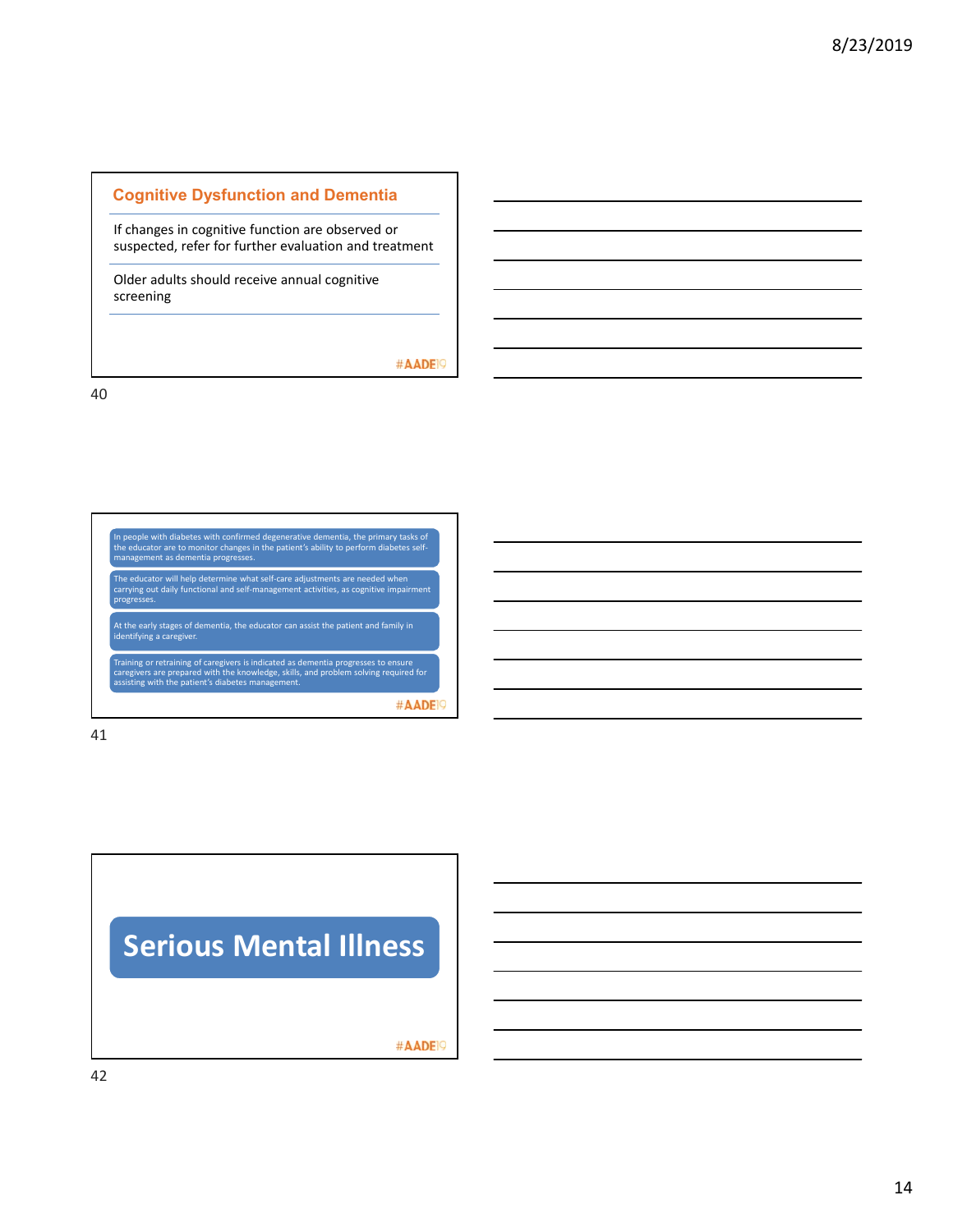







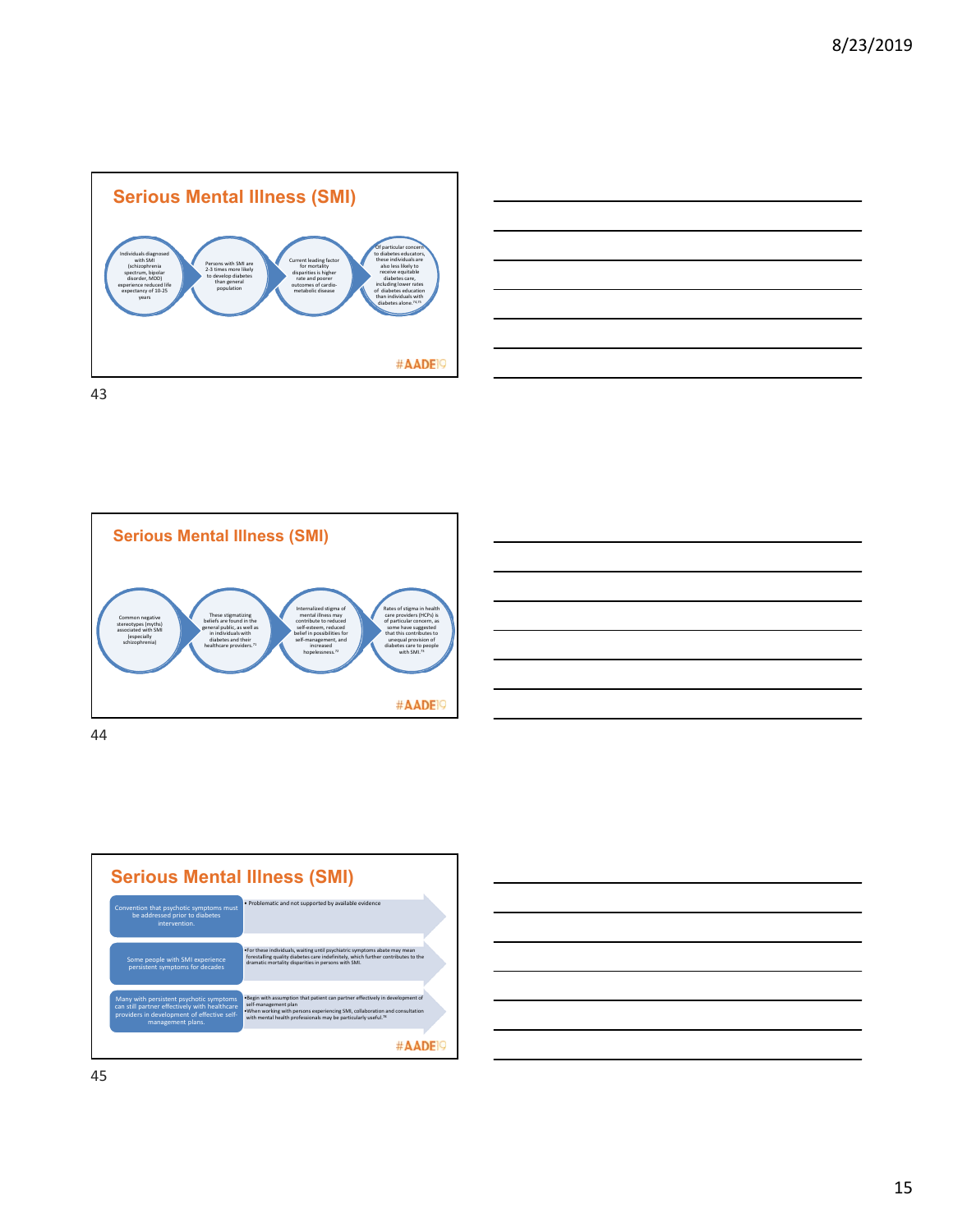| Outcomes for SMI are highly variable but much more favorable than commonly believed                                                                                                               |
|---------------------------------------------------------------------------------------------------------------------------------------------------------------------------------------------------|
| Promotion of recovery, in contrast to traditional approaches which focus primarily at stabilization<br>and reduced adverse events, is now the standard for treatment.                             |
| A range of treatment options are available for persons diagnosed with SMI.                                                                                                                        |
| Pharmacological as well as a range of psychosocial interventions are commonly offered, including<br>psychotherapy, skills training, family interventions, supported employment, and peer support. |



#AADE<sup>19</sup>

47



#AADE<sup>19</sup>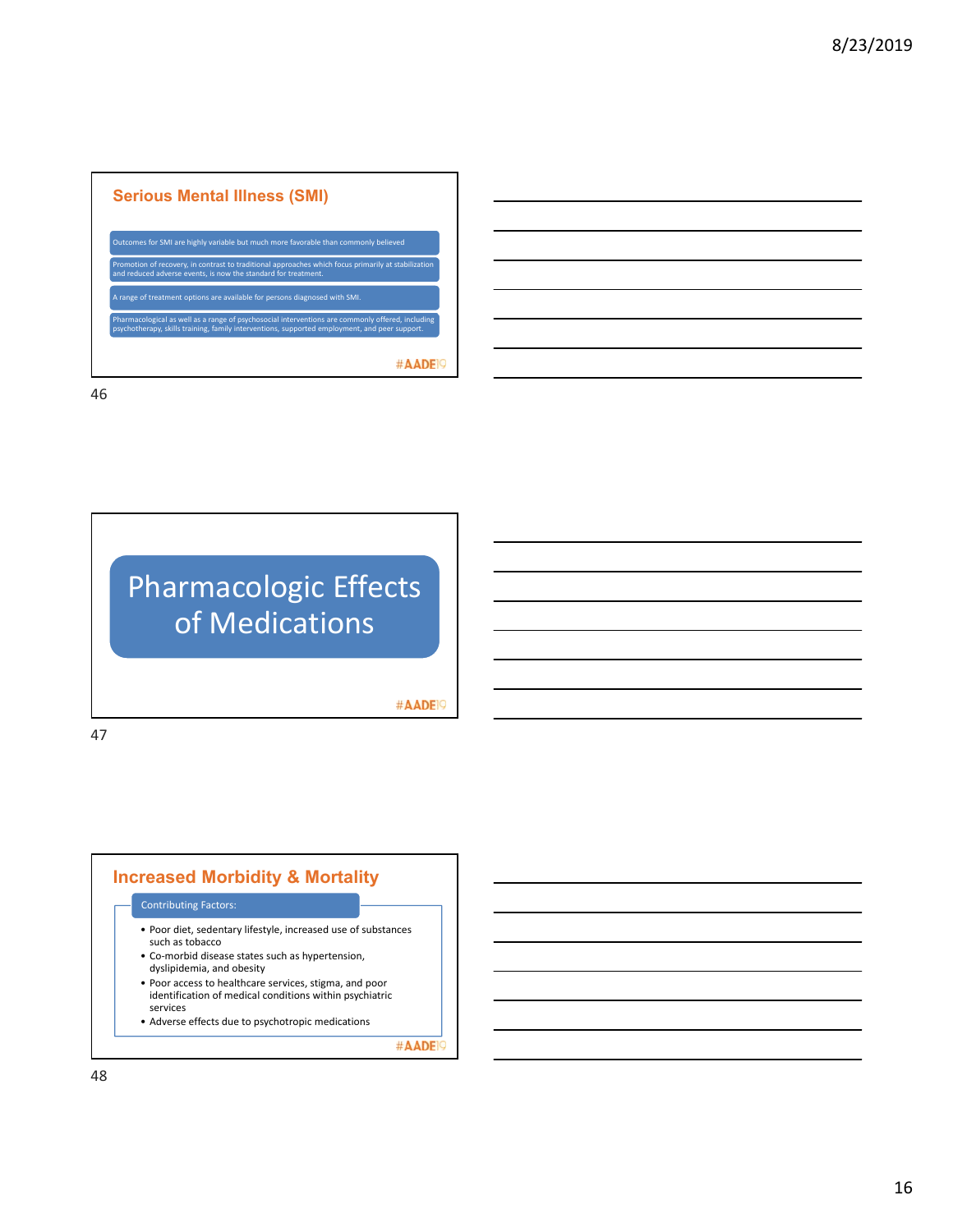### **Antipsychotics**

- Most commonly prescribed for: – Psychotic spectrum disorders (i.e. schizophrenia, schizoaffective disorder)
- Mood disorders (i.e. bipolar disorder, major depressive disorder)
- Used off-label for anxiety disorders, aggression, impulsivity, etc.
- Antipsychotics broken in to first and second generation agents
- Second generation antipsychotics (SGAs) linked to higher incidence of metabolic syndrome

#AADE<sup>19</sup>

49

### **Cardiometabolic Impact of Antipsychotics**

- The pharmacologic mechanism of metabolic syndrome due to antipsychotics is unknown
	-
	- Hypotheses center around: Higher correlation with certain SGAs compared to others (e.g. clozapine or olanzapine vs. aripiprazole)
		- Higher affinity for 5‐HT2C and histamine H1 receptors
		- Actions on peripheral M3 muscarinic receptors and central 5‐HT2C receptors may have an effect on diabetes independent of obesity
- American Psychiatric Association (APA) recommends that all individuals receiving SGAs should receive metabolic monitoring at baseline, 3 months, and annually thereafter

#AADE<sup>19</sup>

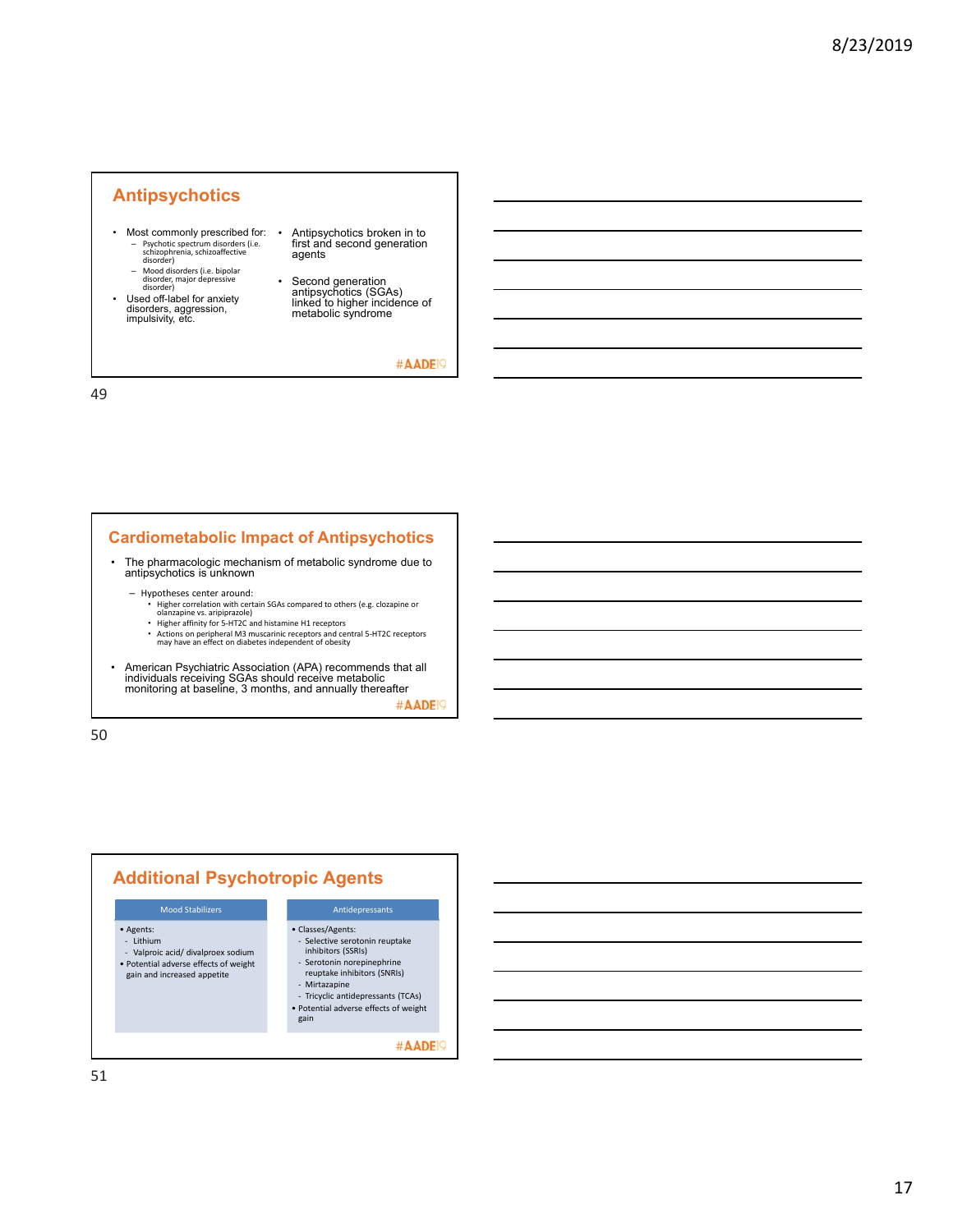#### **Neuropsychiatric Adverse Effects of Smoking Cessation Treatment**

- Medications used to help manage cardiovascular health have the potential to affect mental health adversely
- Since 2007, case reports of neuropsychiatric effects, including suicidal ideation, mood and behavior disturbances, and depression have surfaced with the use of varenicline and bupropion
- Varenicline a partial nicotine agonist used to help with smoking cessation by decreasing the urge to smoke.
	- Significantly longer nicotine abstinence rates when compared to placebo, nicotine replacement therapy, or bupropion
- Bupropion dopamine/norepinephrine reuptake inhibitor used as an antidepressant and smoking cessation aid.

#AADE<sup>19</sup>

52



Diabetes educators may consider the use of varenicline or bupropion in people with underlying psychological disorders

Individuals should continue to be counseled on the potential risk of neuropsychiatric effects associated with these medications, with the recommendation to notify a mental health provider should these symptoms occur

#AADE<sup>19</sup>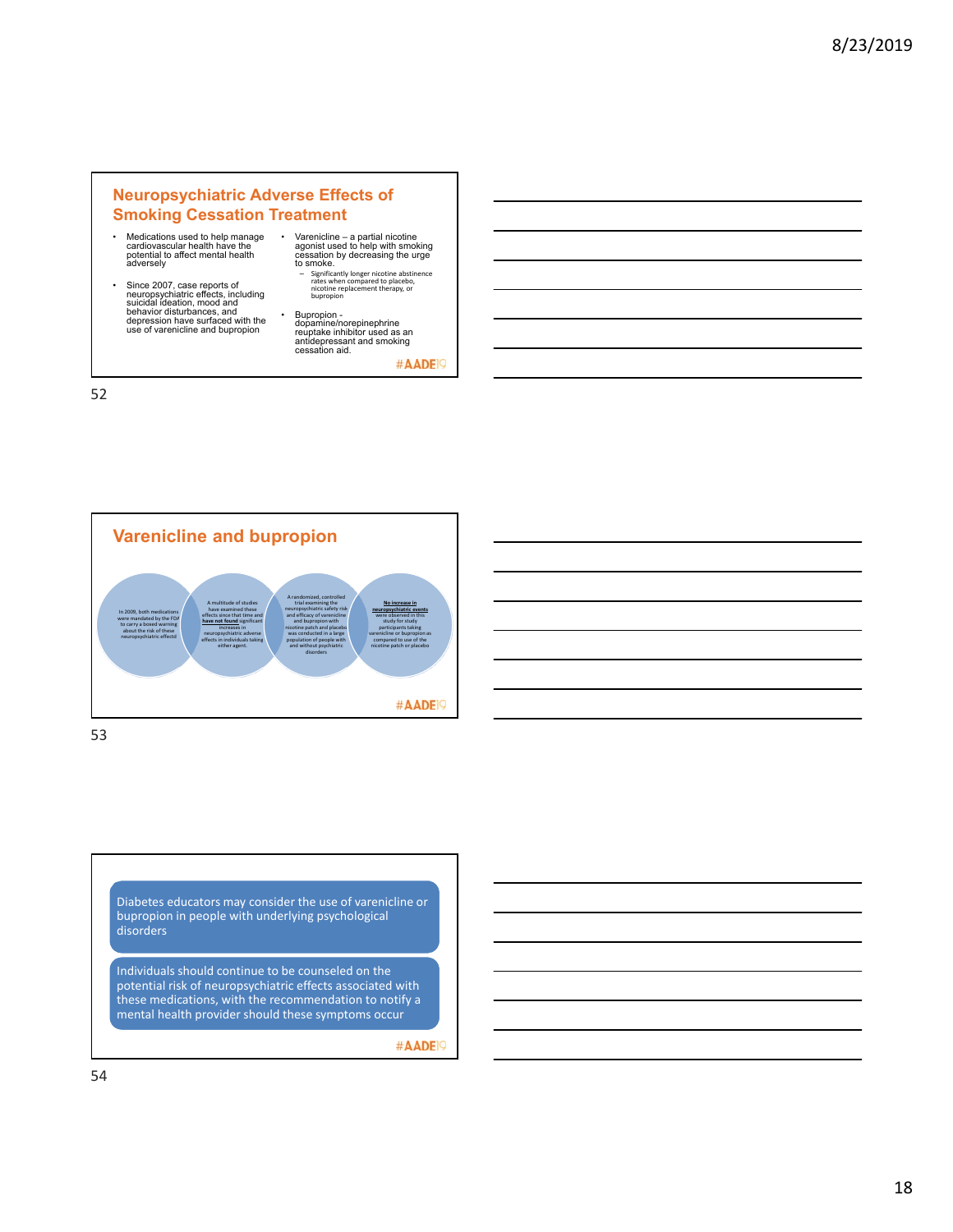





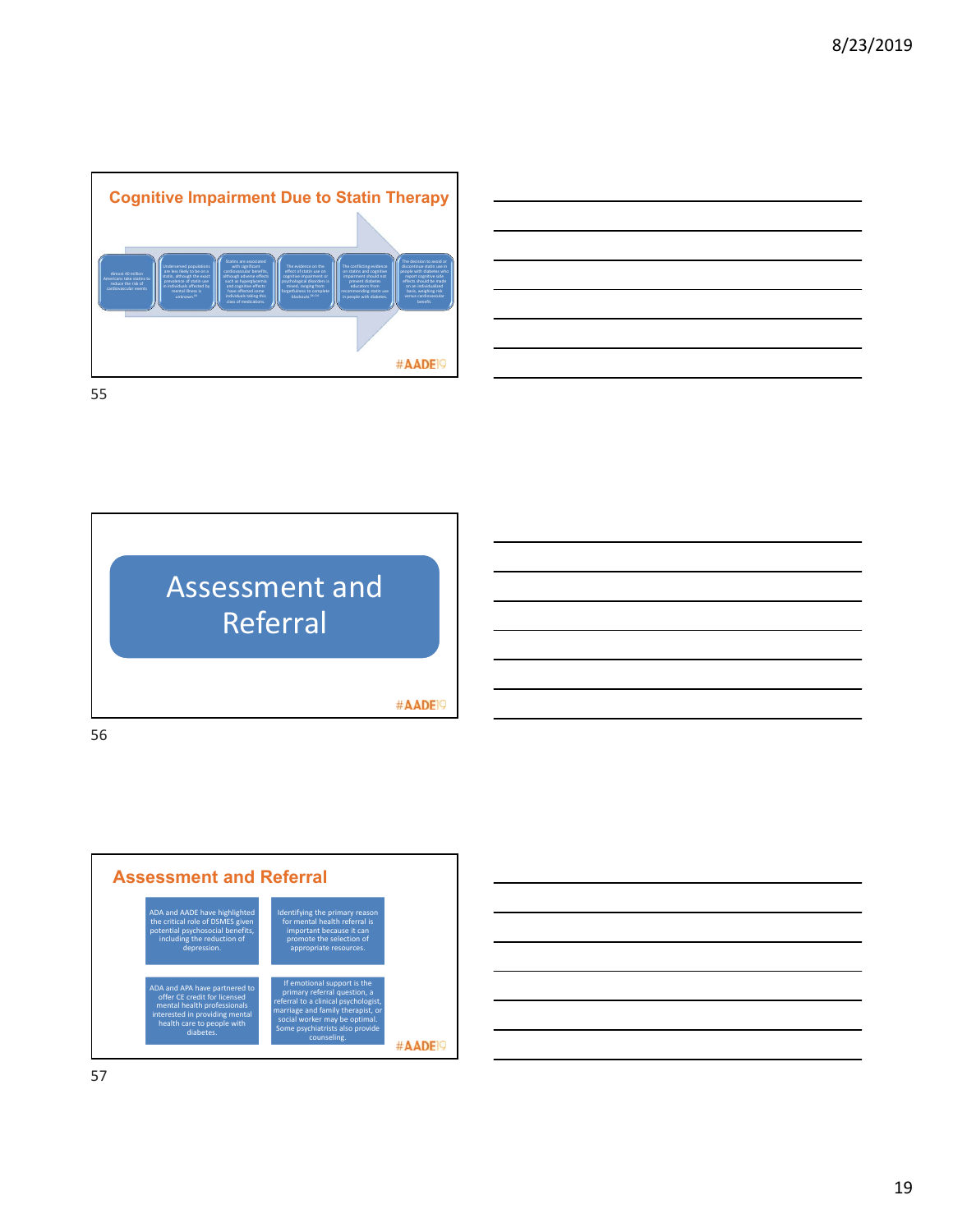



| treatment.                      | Sometimes, dissatisfaction with mental health services can result in refusal to access or continue mental health                                                                                                                 |
|---------------------------------|----------------------------------------------------------------------------------------------------------------------------------------------------------------------------------------------------------------------------------|
| productive, helpful experience. | A good fit between the mental health provider and individual with diabetes is an important component of a                                                                                                                        |
|                                 | If possible, the individual with diabetes may consider consulting with several mental health providers before<br>committing to ongoing mental health services with a specific mental health provider.                            |
|                                 | When an individual with diabetes or their caregiver reports that mental health services have not been helpful, it is<br>important to promote a discussion about factors that led to this experience with mental health services. |
|                                 | Validation of the individual's experience is important to gain better understanding.                                                                                                                                             |
|                                 | If the individual is not interested in continuing to work with their current mental health provider, it may be<br>important to consider if a contributing factor was the provider's knowledge about diabetes.                    |

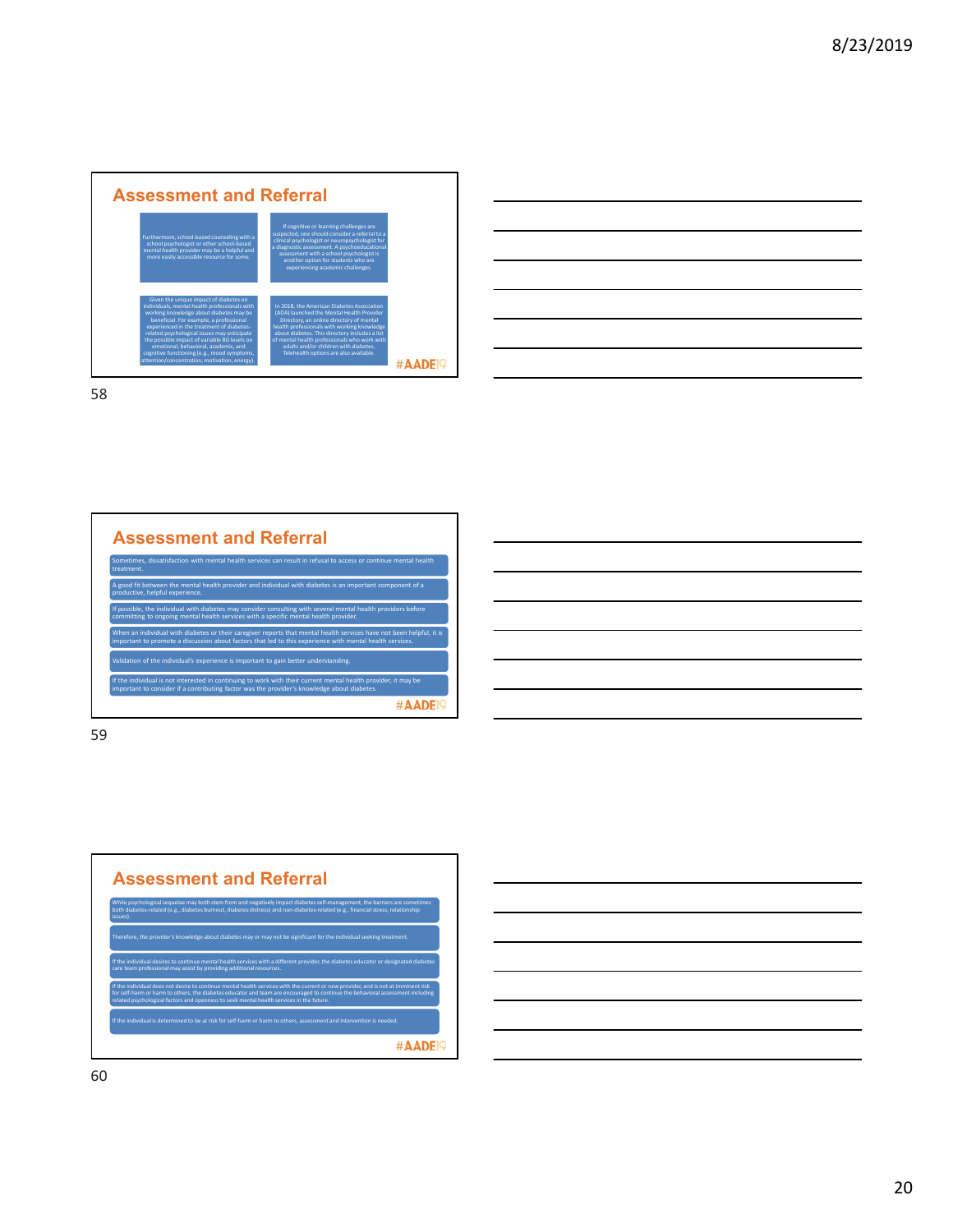## **Assessment and Referral**  To better understand the individual's experience, it may help to start with an open‐ ended question •What did you find helpful? •Can you tell me more about your experience with the mental health provider? •What was not helpful? •Did you feel that the mental health provider understood and was receptive to addressing your needs? •Would you consider sharing your concerns and continuing to work with your current provider? If not, would you consider working with a provider that you feel better suits your needs? #AADE<sup>19</sup> 61

**Emergent Situations, Suicidal Ideation**



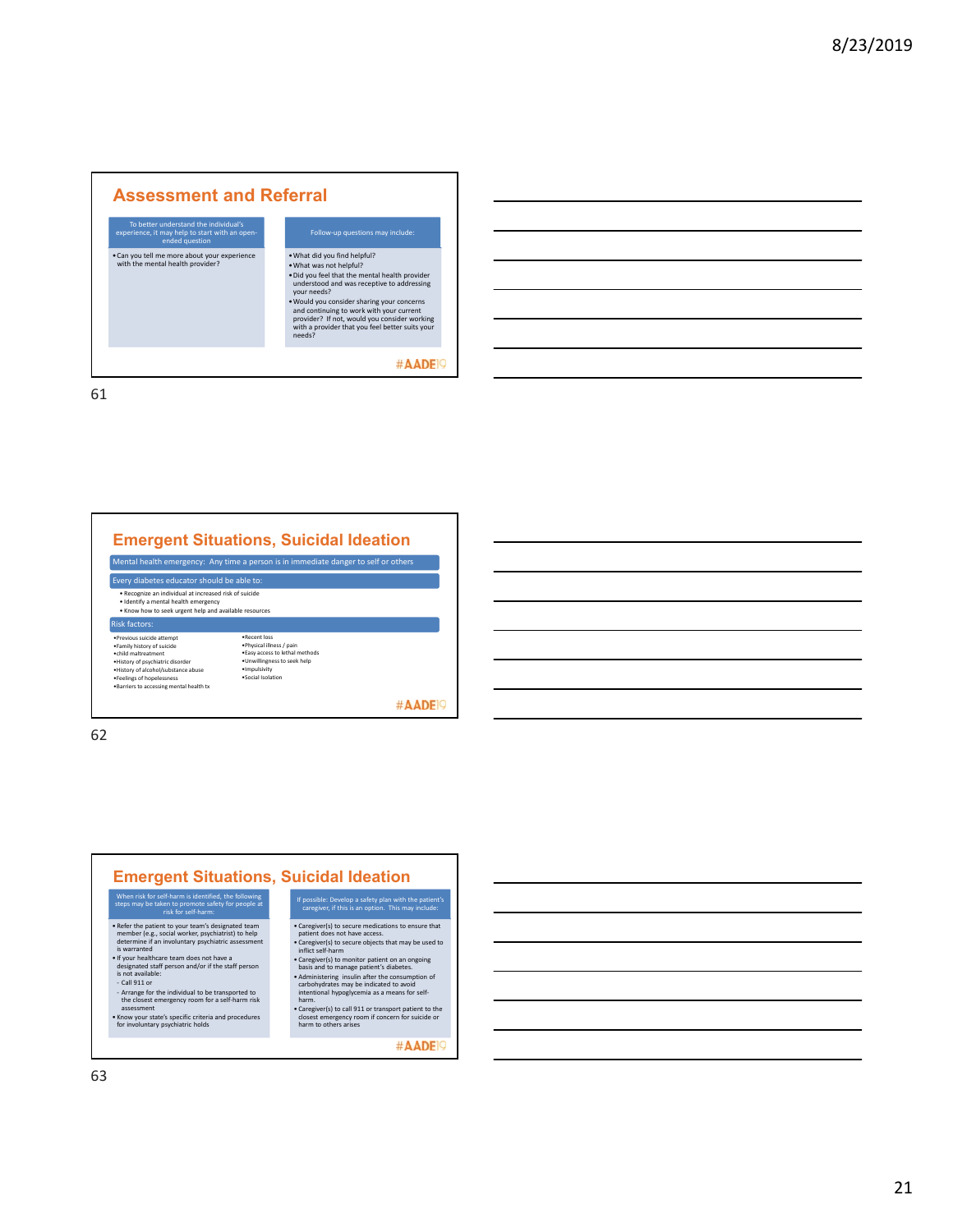## **Emergent Situations, Suicidal Ideation** Diabetes educators can play an important role in subsequent support and follow‐up care. Follow‐up care may include:

• More frequently scheduled appointments to assess diabetes management and related behavioral and psychosocial factors • Identified adult who can provide support by monitoring the individual's diabetes care

#AADE<sup>19</sup>







| <u> 1989 - Andrea Andrew Maria (h. 1989).</u><br>1905 - Andrew Maria (h. 1906).                                        |  |  |  |
|------------------------------------------------------------------------------------------------------------------------|--|--|--|
| <u>. Kanada ay kalendar ara-daharanjarahasin'ilay kaominina dia 42 metatra. Ny fisiana ara-daharampehintany ary </u>   |  |  |  |
| <u> 1989 - Johann Stoff, amerikansk politiker (d. 1989)</u>                                                            |  |  |  |
| <u> 1988 - An de Amerikaanse kommunister in de Amerikaanse kommunister op de Amerikaanse kommunister op de Amerika</u> |  |  |  |
|                                                                                                                        |  |  |  |
| <u> 1989 - Johann Harry Harry Harry Harry Harry Harry Harry Harry Harry Harry Harry Harry Harry Harry Harry Harry</u>  |  |  |  |
|                                                                                                                        |  |  |  |